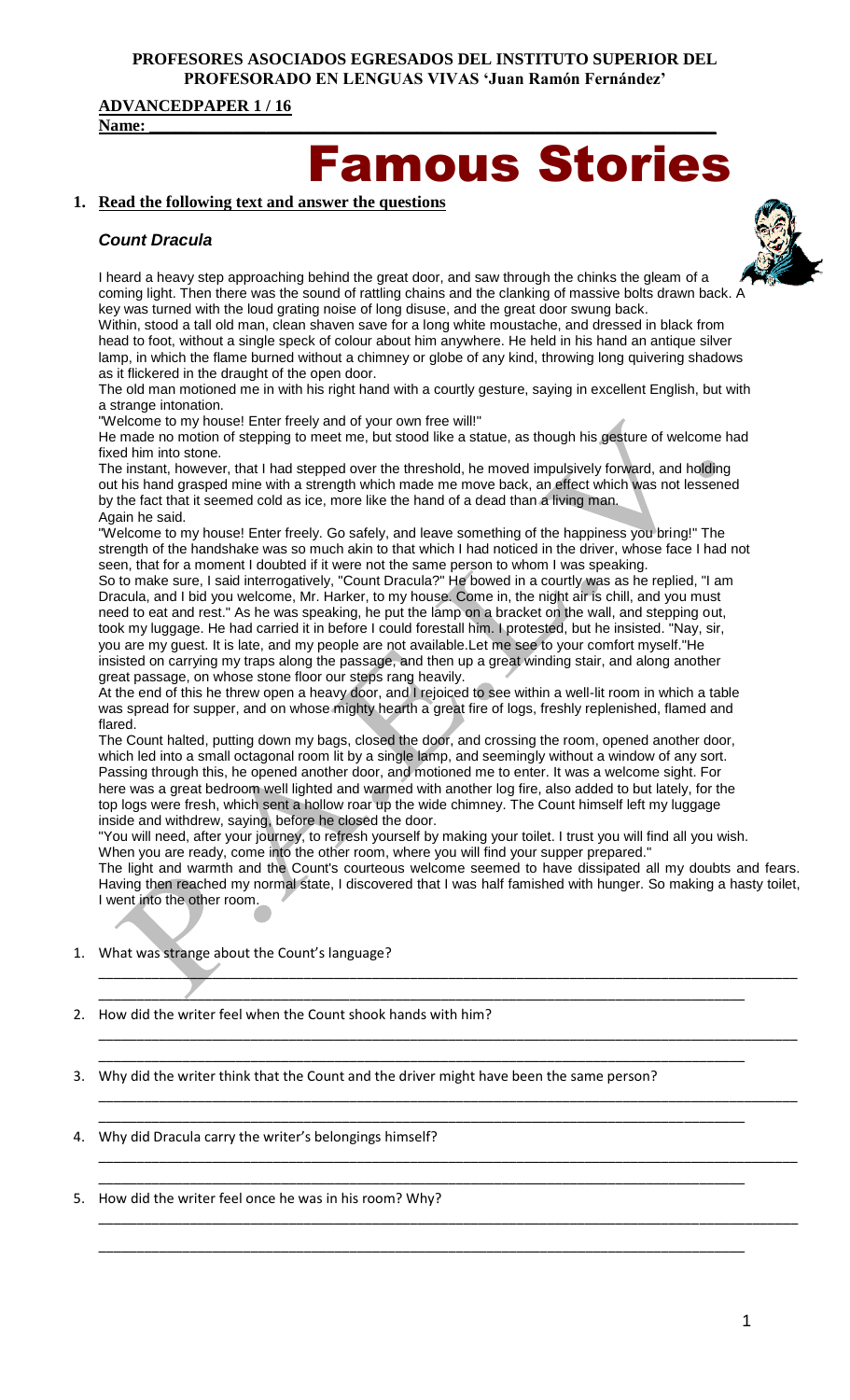#### **PROFESORES ASOCIADOS EGRESADOS DEL INSTITUTO SUPERIOR DEL PROFESORADO EN LENGUAS VIVAS 'Juan Ramón Fernández'**

#### **ADVANCEDPAPER 1 / 16**

"To Dartmoor; to King's Pyland."

"Go! Where to?"

#### 2. **Read about one of Sherlock Holmes' stories and complete the blanks with** *one* **word only**

"I am afraid, Watson, that I shall have to go," said Holmes, as we sat down together to our breakfast one morning.



| I was not surprised. Indeed, my only wonder was ___________________ he had not already            |  |  |
|---------------------------------------------------------------------------------------------------|--|--|
| been mixed upon this extraordinary case, which was ________________________ one topic of          |  |  |
| conversation through the length and breadth of England. For a ____________________ day my         |  |  |
| companion had rambled about the room with his chin upon his chest and his brows knitted,          |  |  |
| charging and recharging his pipe with the strongest black tobacco, and absolutely deaf            |  |  |
| any of my questions or remarks.                                                                   |  |  |
| Fresh editions of every paper had been sent up __________________________ our news agent, only to |  |  |
| __ glanced over and tossed down into a corner. Yet, silent                                        |  |  |
|                                                                                                   |  |  |
| brooding over. There was ________________________ one problem before the public which could       |  |  |
|                                                                                                   |  |  |
| the favourite for the Wessex Cup, and the tragic murder of its trainer.                           |  |  |

#### **3. Go on reading and put the verbs in the right tense. Whenever you see a '+' add a modal verb.**

|                                                        | And so it ________________________ (happen) that an hour or so later I found myself in the corner |  |  |
|--------------------------------------------------------|---------------------------------------------------------------------------------------------------|--|--|
|                                                        |                                                                                                   |  |  |
|                                                        | Holmes, with his sharp, eager face framed in his ear-flapped travelling-cap, dipped rapidly into  |  |  |
|                                                        | the bundle of fresh papers which he ___________________(buy) at Paddington. We                    |  |  |
|                                                        | (leave) Reading far behind us before he                                                           |  |  |
|                                                        | (throw) the last one of them under the seat, and offered me his cigar-case.                       |  |  |
|                                                        |                                                                                                   |  |  |
|                                                        | (glance) at his watch. "Our rate at present is fifty-three and a half miles                       |  |  |
| an hour."                                              |                                                                                                   |  |  |
|                                                        | "I (not see) the quarter-mile posts," said I.                                                     |  |  |
|                                                        | "Nor have I. But the telegraph posts upon this line __________________________(be) sixty yards    |  |  |
|                                                        | apart, and the calculation is a simple one. I presume that you ___________________(look) into     |  |  |
|                                                        | this matter of the murder of John Straker and the disappearance of Silver Blaze, the horse?"      |  |  |
|                                                        | "I have seen what the Telegraph and the Chronicle _______________________________ (+ say)."       |  |  |
|                                                        |                                                                                                   |  |  |
| rather than to acquire fresh evidence," Sherlock said. |                                                                                                   |  |  |

#### 4. **Now read about** *Alice in Wonderland* **and fill in the blanks with a suitable connective**

Alice was beginning to get very tired of sitting by her sister on the bank, and of having nothing to do: once or twice she had peeped into the book her sister was reading, but it had

\_\_\_\_\_\_\_\_\_\_\_\_\_\_\_\_\_\_\_\_ pictures nor conversations in it, 'and what is the use of a book,' thought Alice 'without pictures or conversation?' \_\_\_\_\_\_\_\_\_\_\_\_\_\_\_\_\_\_\_\_ she was considering in her own mind (as well as she could, \_\_\_\_\_\_\_\_\_\_\_\_\_\_\_\_\_\_\_\_ the hot day made her feel very sleepy and stupid), \_\_\_\_\_\_\_\_\_\_\_\_\_\_\_\_\_\_\_\_ the pleasure of making a daisy-chain would be worth the trouble of

getting up and picking the daisies, \_\_\_\_\_\_\_\_\_\_\_\_\_\_\_\_\_\_\_\_ suddenly a White Rabbit with pink eyes ran close by her.

| There was nothing so very remarkable in that;                                                        | did Alice think it so very |
|------------------------------------------------------------------------------------------------------|----------------------------|
| much out of the way to hear the Rabbit say to itself, 'Oh dear! Oh dear! I shall be late!' (when she |                            |
| thought it over afterwards, it occurred to her                                                       | she ought to have          |
| wondered at this, but at the time it all seemed quite natural).                                      | when the                   |